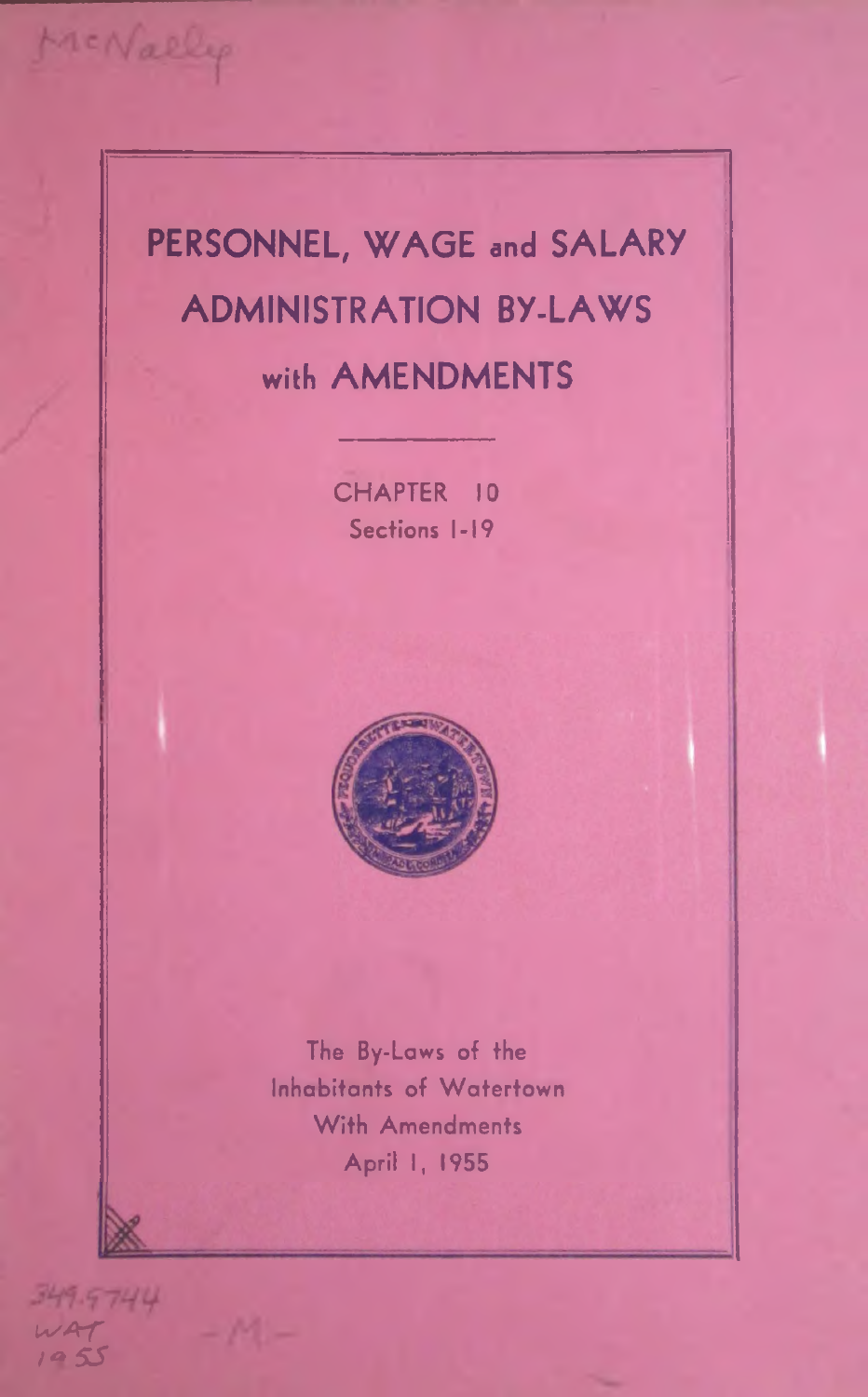# **ADJOURNED ANNUAL MEETING**

# **April 13, 1949**

#### Article 26

On motion duly made and seconded, it was VOTED: Pursuant to the authority contained in Section 108A of Chapter 41 of the General Laws to amend the By-Laws of the Town by adding thereto Chapter 10, Section 1-14 inclusive to be titled "Personnel, Wage and Salary Administration," as follows:

# **CHAPTER 10**

# **Personnel, Wage and Salary Administration**

A By-Law governing the adoption of the Classification and Compensation plans for positions in the Town service.

#### SECTION 1—Compensation of Officers and Employees.

Subject to the provisions of this by-law the salary or compensation of employees of the Town shall be established.

#### SECTI ON 2—Adoption of Classification Plan.

That the classification and standardization of all positions ii the town service as contemplated and adopted by the Civil Service Commission, with such amendments or changes as may be made thereto, be and the same are hereby adopted as the classification plan for all positions in the town service. The titles of the classes of positions named shall forthwith become the official titles of every positions allocated to the respective classes and shall be used on all payrolls, budget estimates and official records and reports relating to such positions.

#### SECTION 3—Adoption of Compensation Plan.

That the salary and wage schedules for the respective classes of positions as arranged under appropriate services of the classification plan and set forth in the following sections, with such amendments as may be made thereto from time to time by the Town Meeting, be and the same are hereby adopted and shall constitute the "COMPENSATION PLAN." Said "COMPENSATION PLAN" establishing the standard salary schedules is, in words, letters, and numerals, as hereafter follows.

#### SECTION 4—Salary Schedules for Positions In the Administrative and Clerical Service:

"That, the following salary schedules for positions in the Administrative and Clerical Service and the same are hereby adopted as the standard salary schedules for all such positions in the town service: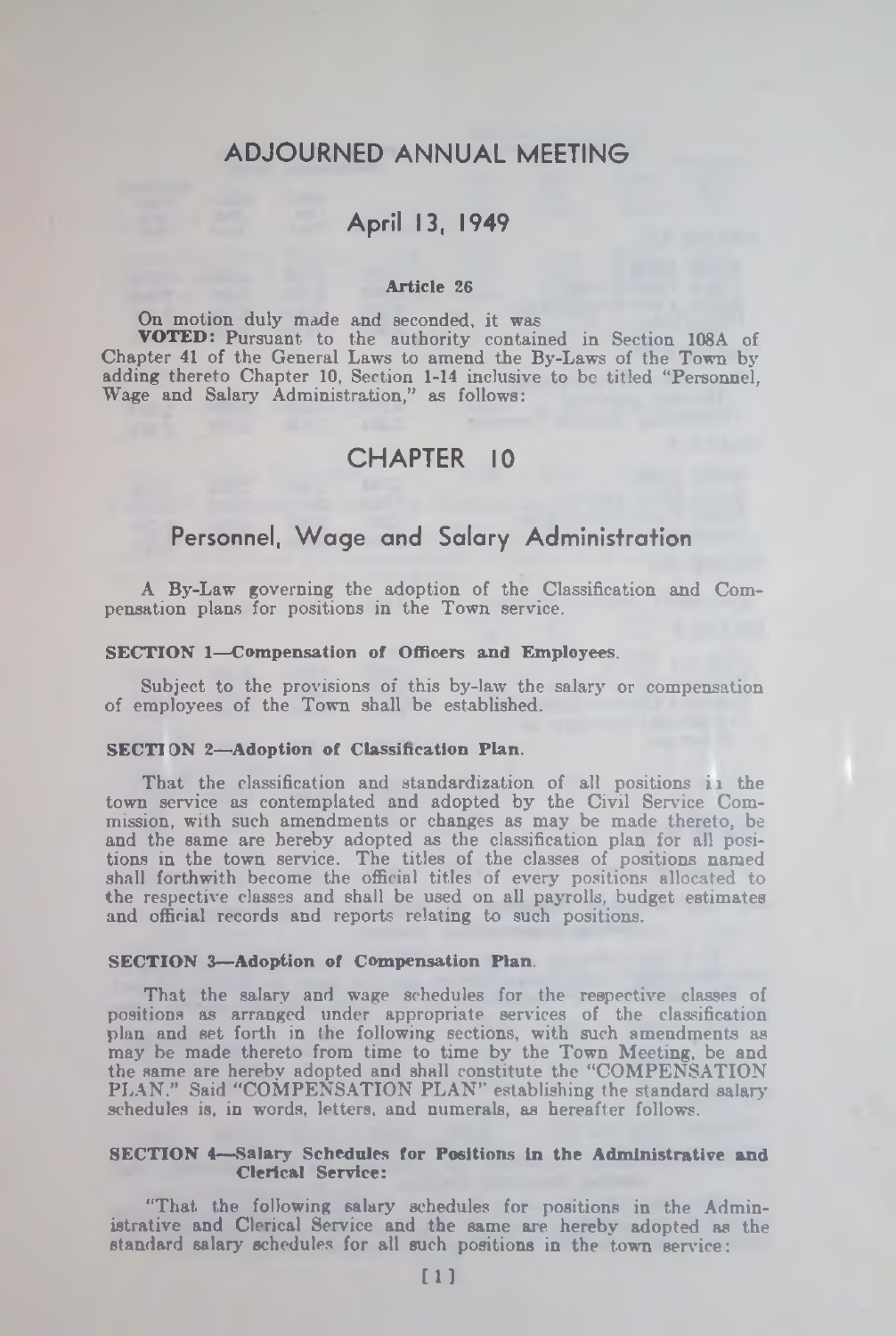|                                                                                                        | Standard Basic Salary<br>Intermediate<br>Range |                                  |                                  |                                  |
|--------------------------------------------------------------------------------------------------------|------------------------------------------------|----------------------------------|----------------------------------|----------------------------------|
|                                                                                                        | Minimum                                        | After<br>1st<br>Year             | After<br>2nd<br>Year             | Maximum<br>After<br>3rd<br>Year  |
| GRADE 3-A                                                                                              |                                                |                                  |                                  |                                  |
| Junior Clerk<br>Junior Clerk-Typist<br>Junior Clerk-Stenographer<br>Clerk-Cashier                      | 2,000<br>2,000<br>2.000<br>2,000               | 2,120<br>2.120<br>2,120<br>2,120 | 2,240<br>2,240<br>2.240<br>2,240 | 2.360<br>2,360<br>2,360<br>2.360 |
| GRADE 3-B                                                                                              |                                                |                                  |                                  |                                  |
| Senior-Clerk-Typist-Billing<br>Machine Operator<br>Transcribing Machine Operator<br><b>GRADE 4</b>     | 2.200<br>2.200                                 | 2.300<br>2.300                   | 2.400<br>2,400                   | 2.460<br>2,460                   |
| Senior Clerk-Typist<br>Senior Clerk-Stenographer<br>Telephone Operator                                 | 2,360<br>2.360<br>2,360<br>2.360               | 2,480<br>2.480<br>2,480<br>2.480 | 2.600<br>2.600<br>2.600<br>2.600 | 2.720<br>2.720<br>2.720<br>2.720 |
| <b>GRADE 5-A</b>                                                                                       |                                                |                                  |                                  |                                  |
| Permanent Assistant Registrar                                                                          | 2,720                                          | 2.840                            | 2,960                            | 3,080                            |
| <b>GRADE 6</b>                                                                                         |                                                |                                  |                                  |                                  |
| Principal Clerk<br>Principal Clerk-Typist<br>Principal Clerk-Stenographer<br>Confidential Secretary to | 2.860<br>2.860<br>2.860                        | 2.980<br>2.980<br>2,980          | 3.100<br>3.100<br>3.100          | 3.220<br>3.220<br>3.220          |
| Selectmen                                                                                              | 2,860                                          | 2.980                            | 3.100                            | 3,220                            |
| Minimum<br>GRADE 10                                                                                    | After<br>1st<br>Year                           | After<br>2nd<br>Year             | After<br>3rd<br>Year             | Maximum<br>After<br>4th<br>Year  |
|                                                                                                        |                                                |                                  |                                  |                                  |
| Purchasing Agent<br>4.000<br>.                                                                         | 4,300                                          | 4,600                            | 4,900                            | 5.050                            |

## **SECTION 5— Salary Schedules for Positions in the Agriculture (Including Conservation) Service:**

"That the following salary schedules for positions in the Agriculture (including Conservation) Service and the same are hereby adopted as the standard salary schedules for all such positions in the town service:

|                  |  |         | After<br>1st | After<br>2nd | After<br>3rd | Maximum<br>After<br>4th |
|------------------|--|---------|--------------|--------------|--------------|-------------------------|
| <b>GRADE 8</b>   |  | Minimum | Year         | Year         | Year         | Year                    |
| Forestry Foreman |  | 3.220   | 3.400        | 3.580        | 3.760        | 3.940                   |

#### **SECTION** 6—**Salary Schedules for Positions in the Custodian (in eluding Domestic) Service:**

"That the following salary schedules for positions in the Custodian (including Domestic) Service and the same are hereby adopted as the standard salary schedules for all such positions in the town service: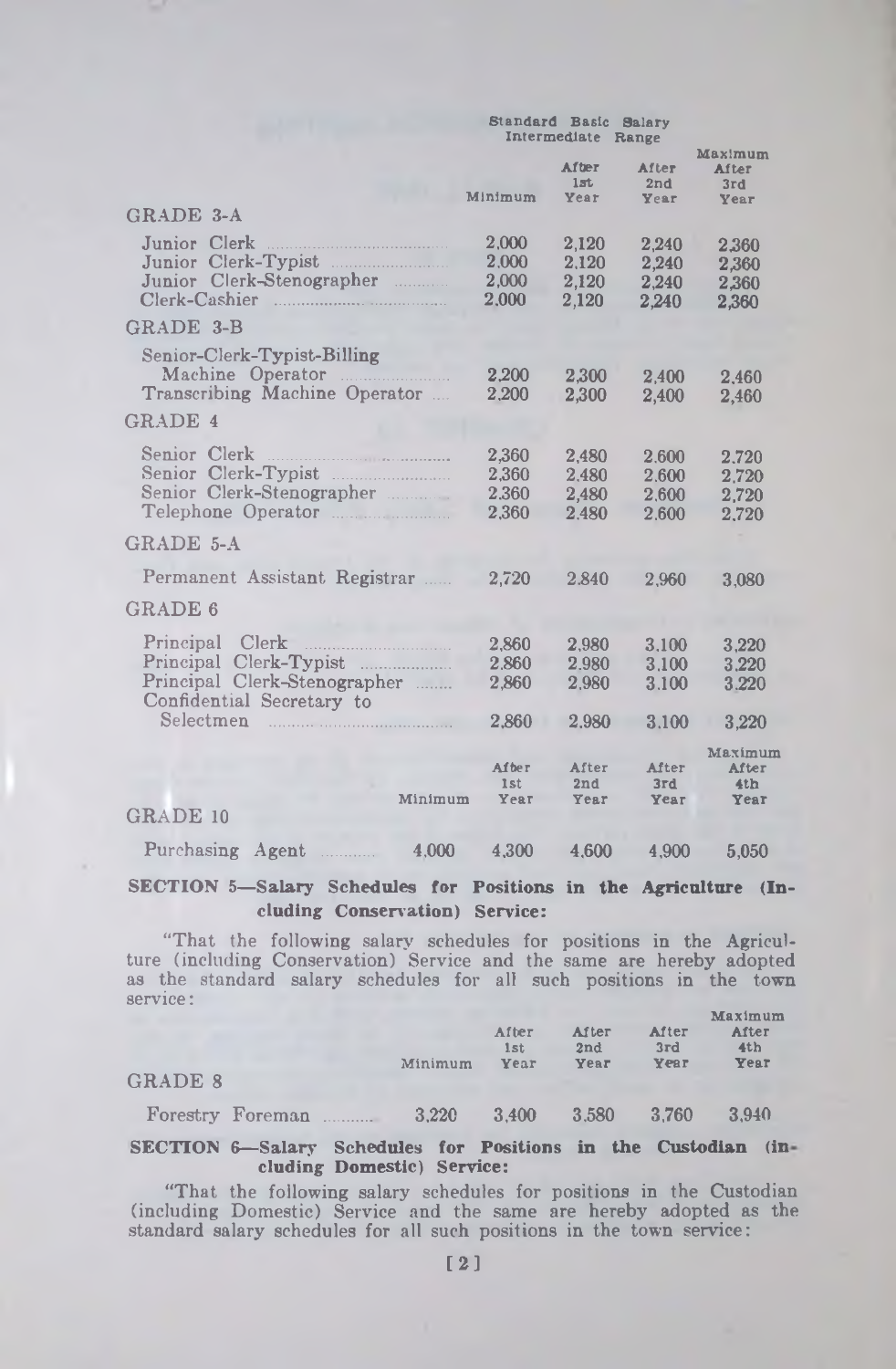| GRADE 2                                                              | Minimum                 | <b>After</b><br>1st<br><b>Year</b> | After<br>2nd<br>Year                    | After<br>3rd<br>Year                    | Maximum<br>After<br>4th<br>Year                    |
|----------------------------------------------------------------------|-------------------------|------------------------------------|-----------------------------------------|-----------------------------------------|----------------------------------------------------|
| Institution House Worker<br>Matron-Infirmary<br><b>Janitress</b><br> | 1.700<br>1.700<br>1.700 | 1,800<br>1.800<br>1.800            | 1.900<br>1.900<br>1.900<br>After<br>1st | 2.000<br>2.000<br>2.000<br>After<br>2nd | 2.100<br>2.100<br>2.100<br>Maximum<br>After<br>3rd |
| <b>GRADE 5</b>                                                       |                         | Minimum                            | Year                                    | Year                                    | Year                                               |
| Junior Building Custodian<br>GRADE 6                                 |                         | 2,620                              | 2,740                                   | 2,860                                   | 2.980                                              |
| Senior Building Custodian                                            |                         | 2,860                              | 2.980                                   | 3.100                                   | 3.220                                              |

SECTION 7—Salary Schedules for Positions in the Library Service:

"That the following salary schedules for positions in the Library Service and the same are hereby adopted as the standard salary schedules for all such positions in the town service:

|                                                                           |         | After<br>1st   | After<br>2nd                | After<br>3rd           | Maximum<br>After<br>4th          |
|---------------------------------------------------------------------------|---------|----------------|-----------------------------|------------------------|----------------------------------|
| GRADE 3                                                                   | Minimum | Year           | Чеаг                        | Year                   | Year                             |
| Library Assistant                                                         | 1,780   | 1,900          | 2,020                       | 2,140                  | 2.260                            |
| GRADE 4                                                                   |         |                |                             |                        |                                  |
| Sub-Professional Library                                                  | 2.240   | 2.360          | 2,480                       | 2,600                  | 2,720                            |
| GRADE 5-A                                                                 |         | Minimum        | <b>After</b><br>1st<br>Year | After<br>2nd -<br>Year | Maximum<br>After<br>brd.<br>Year |
| 1st Asst. Circulation Department                                          |         |                |                             |                        |                                  |
| Main Library<br>1st Asst. Circulation Department                          |         | 2,720          | 2,840                       | 2,960                  | 3.080                            |
| East Branch<br>1st Asst. Children's Department<br>North Branch Children's |         | 2.720<br>2,720 | 2.840<br>2.840              | 2.960<br>2.960         | 3.080<br>3.080                   |
| Librarian<br>East Branch Asst. (Work with                                 |         | 2,720          | 2,840                       | 2.960                  | 3.080                            |
| Juniors)                                                                  |         | 2,720          | 2.840                       | 2.960                  | 3.080                            |
|                                                                           |         | After<br>lst.  | After<br>2nd                | After<br>3rd           | Maximum<br>After<br>4th          |
| <b>GRADE 6-B</b>                                                          | Minimum | Year           | Year                        | Year                   | Year                             |
| Junior Department Heads<br>North Branch                                   |         |                |                             |                        |                                  |
|                                                                           | 2.820   | 2,940          | 3.060                       | 3.180                  | 3.300                            |
|                                                                           | F 6 3   |                |                             |                        |                                  |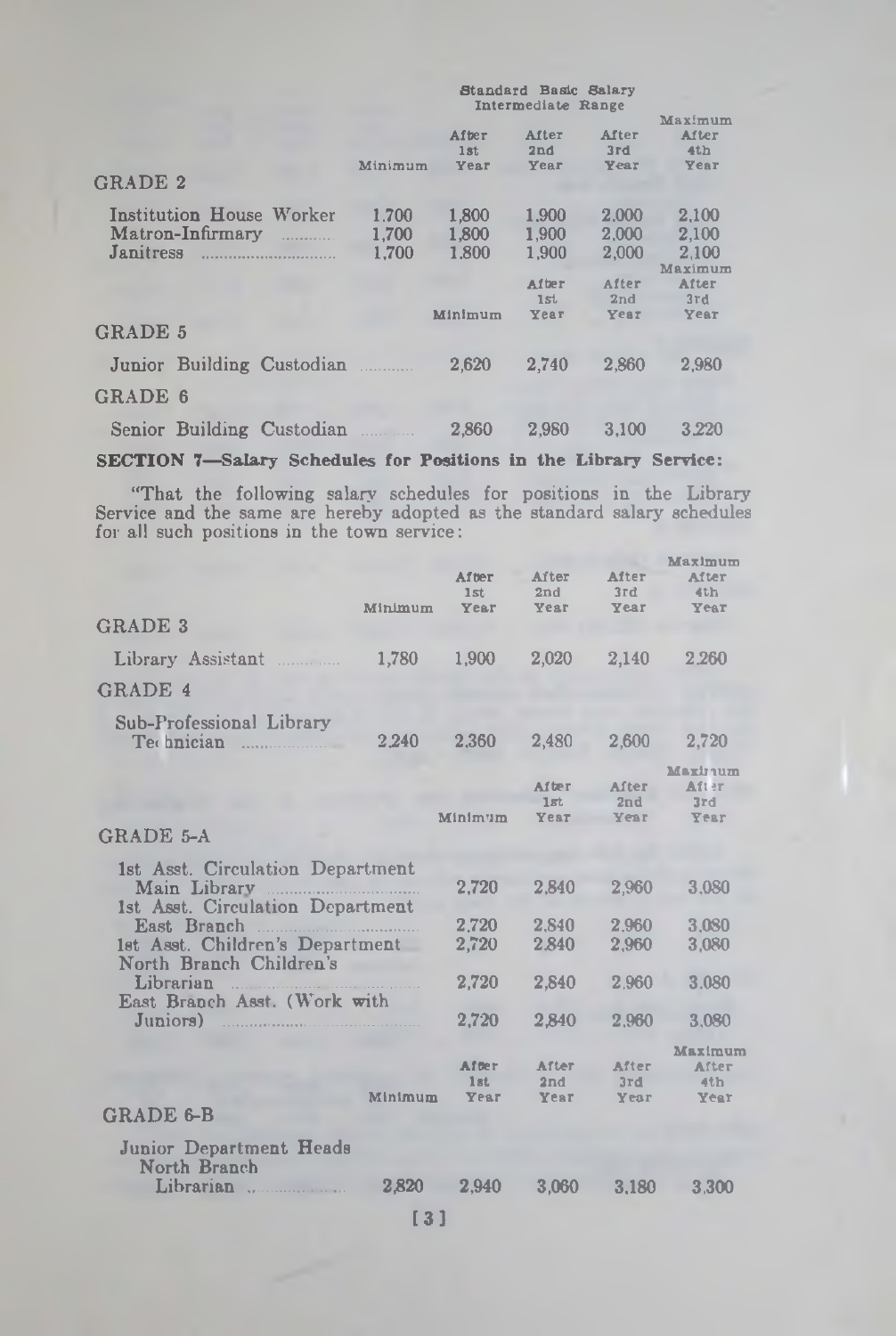|                                                                                                                                                           | Minimum                                   | After<br>1st<br>Year                      | After<br>2nd<br>Year                      | After<br>3rd<br>үєаг                      | Maximum<br>After<br>4th<br>Year           |
|-----------------------------------------------------------------------------------------------------------------------------------------------------------|-------------------------------------------|-------------------------------------------|-------------------------------------------|-------------------------------------------|-------------------------------------------|
| West Branch Librarian                                                                                                                                     | 2,820                                     | 2.940                                     | 3,060                                     | 3,180                                     | 3,300                                     |
| East Branch Asst.<br>Librarian                                                                                                                            | 2.820                                     | 2,940                                     | 3,060                                     | 3,180                                     | 3,300                                     |
| East Branch Children's<br>Librarian                                                                                                                       | 2,820                                     | 2,940                                     | 3,060                                     | 3,180                                     | 3,300                                     |
| <b>Assistant Catalog</b><br>Librarian                                                                                                                     | 2,820                                     | 2,940                                     | 3,060                                     | 3,180                                     | 3.300                                     |
| Young Adult's<br>Librarian                                                                                                                                | 2,820                                     | 2,940                                     | 3,060                                     | 3,180                                     | 3,300                                     |
| GRADE 7                                                                                                                                                   |                                           |                                           |                                           |                                           |                                           |
| Senior Department Heads<br>East Branch Librarian<br>Supervisor Work with<br>Children<br>Catalog Librarian<br>Circulation Librarian<br>Reference Librarian | 2.880<br>2.880<br>2.880<br>2,880<br>2.880 | 3,060<br>3,060<br>3,060<br>3.060<br>3.060 | 3,240<br>3.240<br>3,240<br>3.240<br>3,240 | 3,420<br>3,420<br>3,420<br>3.420<br>3,420 | 3.600<br>3,600<br>3.600<br>3.600<br>3,600 |
| GRADE 9                                                                                                                                                   |                                           |                                           |                                           |                                           |                                           |
| Librarian<br>Assistant<br>GRADE 11                                                                                                                        | 3,400                                     | 3,700                                     | 4.000                                     | 4.300                                     | 4,600                                     |
| Librarian<br>(Chief)                                                                                                                                      | 4,300                                     | 4,600                                     | 4.900                                     | 5.200                                     | 5.500                                     |

Initial employment in the library service in any of the professional positions or classifications included in this section may be at rates above the minimum rate shown, when, in the judgment of the Trustees of the Free Public Library prior experience and training justifies such rate. (Voted: Art. 65, April 11, 1955)

# **SECTION 8— Salary Schedules for Positions in the Engineering Service:**

"That the following salary schedules for positions in the Engineering Service and the same are hereby adopted as the standard salary schedules for all such positions in the town service:

| <b>GRADE 5</b>              |         | Minimum              | After<br>1st<br><b>Уеаг</b> | After<br>2nd<br>Year | Maximum<br>After<br>3rd<br>Year |
|-----------------------------|---------|----------------------|-----------------------------|----------------------|---------------------------------|
| Engineering Aid-<br>Grade 1 |         | 2.620                | 2.740                       | 2.860                | 2.980                           |
|                             |         | After<br>1st<br>Year | After<br>2nd<br>Year        | After<br>3rd<br>Year | Maximum<br>After<br>4th<br>Year |
| <b>GRADE 6</b>              | Minimum |                      |                             |                      |                                 |
| Engineering Aid-            | 2.740   | 2.860                | 2.980                       | 3.100                | 3.220                           |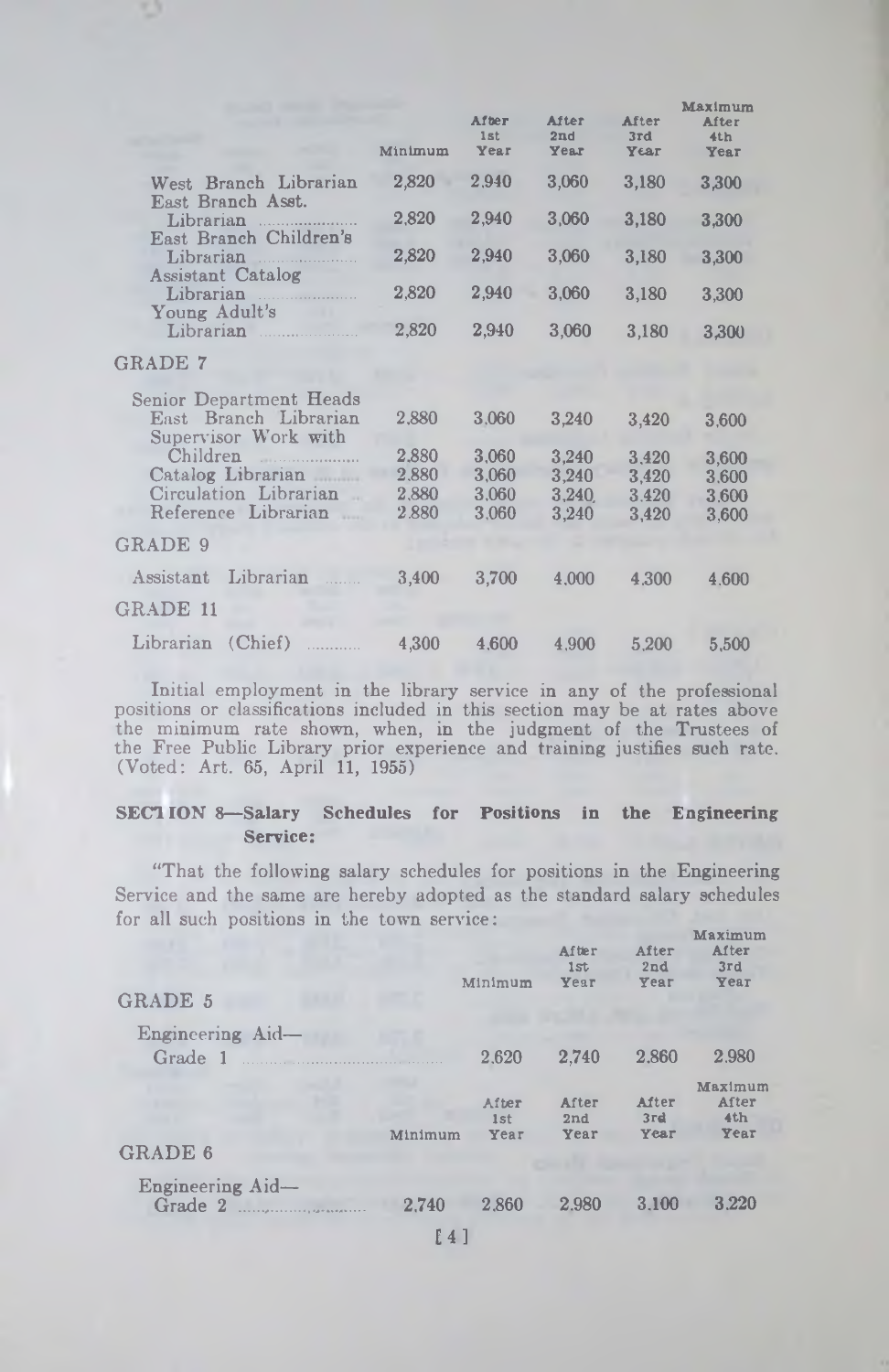| u www                             |       |       |       |       |       |
|-----------------------------------|-------|-------|-------|-------|-------|
| Junior Civil Engineer-<br>Grade 3 | 3.400 | 3.700 | 4.000 | 4.300 | 4,600 |
| GRADE 10                          |       |       |       |       |       |
| Civil Engineer-                   | 4.000 | 4.300 | 4.600 | 4.900 | 5.050 |
| <b>GRADE 11-A</b>                 |       |       |       |       |       |
| Town Engineer-                    | 4.750 | 5.050 | 5.350 | 5,650 | 5.800 |

 $CDANDQ$ 

#### SECTION 9—Salary Schedules for Positions in the Health and Wei fare Services:

"That the following salary schedules for positions in the Health and Welfare Service and the same are hereby adopted as the standard salary schedules for all such positions in the town service:

|                                     | Minimum | After<br>1st<br>Year | After<br>2nd<br>Year | After<br>3rd<br><b>Уеаг</b> | Maximum<br>After<br>4 <sub>th</sub><br><b>Year</b> |
|-------------------------------------|---------|----------------------|----------------------|-----------------------------|----------------------------------------------------|
| <b>GRADE 3</b>                      |         |                      |                      |                             |                                                    |
| Keeper—Infirmary                    | 1,780   | 1,900                | 2,020                | 2.140                       | 2,260                                              |
| <b>GRADE 3-A</b>                    |         |                      |                      |                             |                                                    |
| Hygienist                           | 1,880   | 2,000                | 2,120                | 2.240                       | 2.360                                              |
| <b>GRADE 6-C</b>                    |         |                      |                      |                             |                                                    |
| Public Health Nurse                 | 2,980   | 3,100                | 3.220                | 3,340                       | 3,460                                              |
| <b>GRADE 7</b>                      |         |                      |                      |                             |                                                    |
| Social Worker                       | 2,880   | 3.060                | 3,240                | 3,420                       | 3.600                                              |
| <b>GRADE 9</b>                      |         |                      |                      |                             |                                                    |
| Health Inspector                    | 3,400   | 3,700                | 4,000                | 4.300                       | 4,600                                              |
| Principal Social Work<br>Supervisor | 3,400   | 3,700                | 4,000                | 4,300                       | 4,600                                              |
| <b>GRADE 10</b>                     |         |                      |                      |                             |                                                    |
| Commissioner of Veteran's           |         |                      |                      |                             |                                                    |
|                                     | 4.000   | 4,300                | 4.600                | 4,900                       | 5,050                                              |
| <b>GRADE 11</b>                     |         |                      |                      |                             |                                                    |
| Health Officer                      | 4,300   | 4,600                | 4,900                | 5,200                       | 5,500                                              |
| Welfare Agent                       | 4.300   | 4,600                | 4.900                | 5.200                       | 5,500                                              |

#### SECTION 10—Salary Schedules for Positions in the Mechanical and Construction Service:

"That the following salary schedules for positions in the Mechanical and Construction Service and the same are hereby adopted as the standard salary schedules for all such positions in the town service: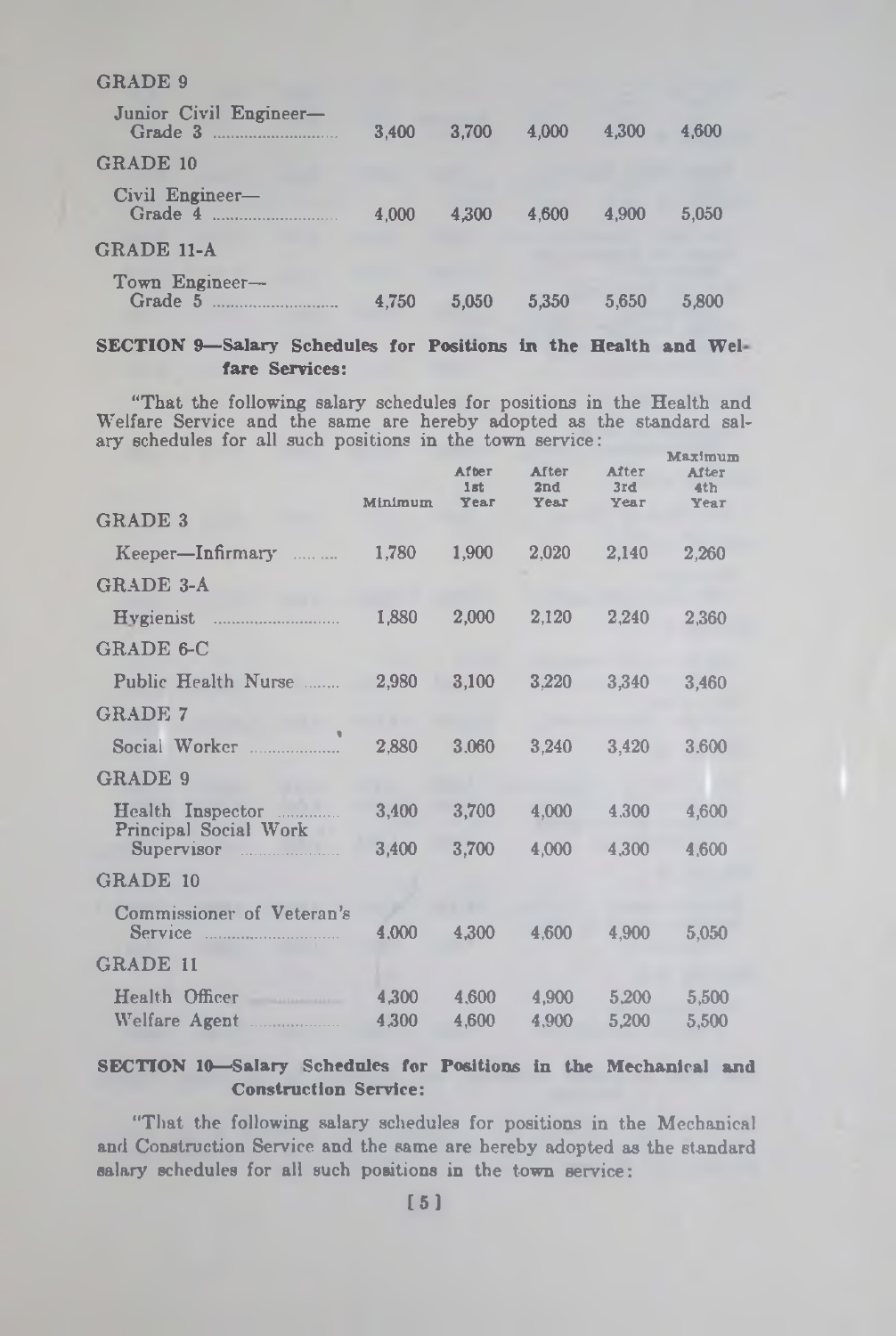|                                                                     |                | After          | After          | After          | Maximum<br>After |
|---------------------------------------------------------------------|----------------|----------------|----------------|----------------|------------------|
|                                                                     |                | 1st            | 2nd            | 3rd            | 4th              |
|                                                                     | Minimum        | Year           | Year           | Year           | Year             |
| GRADE 6                                                             |                |                |                |                |                  |
| Water Meter Inspector                                               | 2,740          | 2,860          | 2,980          | 3,100          | $3{,}220$        |
| <b>GRADE 8</b>                                                      |                |                |                |                |                  |
| Cemetery Superintendent<br>Sealer of Weights and                    | 3.220          | 3,400          | 3,580          | 3,760          | 3,940            |
| Measures<br>Supt. of Parks and                                      | 3,220          | 3,400          | 3,580          | 3,760          | 3,940            |
| $\rm Recreaction$<br>Water Registrar-Clerk to<br>the Board of Water | 3,220          | 3,400          | 3.580          | 3,760          | 3,940            |
| Commissioners                                                       | 3.220          | 3,400          | 3.580          | 3,760          | 3,940            |
| GRADE 8-A                                                           |                |                |                |                |                  |
| Inspector of Wire<br>Maintenance                                    | 3,240          | 3,420          | 3,600          | 3,780          | 3,960            |
| GRADE 8-B                                                           |                |                |                |                |                  |
| Asst. Supt. of Wires                                                | 3,490          | 3,670          | 3,850          | 4,030          | 4,160            |
| GRADE 8-C                                                           |                |                |                |                |                  |
| Foreman-<br>Working Carpenter                                       | 3,640          | 3,820          | 4,000          | 4,180          | 4,360            |
| <b>GRADE 9</b>                                                      |                |                |                |                |                  |
| Supervisor Foreman                                                  |                |                |                |                |                  |
| Highway Department<br>Asst. $Supt.$                                 | 3.400          | 3,700          | 4.000          | 4,300          | 4.600            |
| Water Department                                                    | 3,400          | 3.700          | 4.000          | 4.300          | 4.600            |
| GRADE 10                                                            |                |                |                |                |                  |
| Asst Supt. of Highways<br>Inspector of Buildings                    | 4,000<br>4,000 | 4,300<br>4.300 | 4,600<br>4.600 | 4,900<br>4.900 | 5,050<br>5.050   |
| Inspector of Plumbing                                               |                |                |                |                |                  |
| and Sanitation                                                      | 4,000          | 4.300          | 4.600          | 4,900          | 5.050            |
| GRADE 11                                                            |                |                |                |                |                  |
| Superintendent of Wires<br>Superintendent of Water                  | 4,300          | 4.600          | 4,900          | 5,200          | 5,500            |
| Department                                                          | 4,300          | 4,600          | 4,900          | 5,200          | 5,500            |
| <b>GRADE 11-B</b>                                                   |                |                |                |                |                  |
| Superintendent of<br>Highway Department                             | 4.800          | 5,100          | 5.400          | 5,700          | 6.000            |
|                                                                     |                |                |                |                |                  |

# **SECTION 11— Salary Schedules for Positions in the Public Safety Service:**

"That the following salary schedules for positions in the Public Safety Service and the same are hereby adopted as the standard salary schedules for all such positions in the town service:

×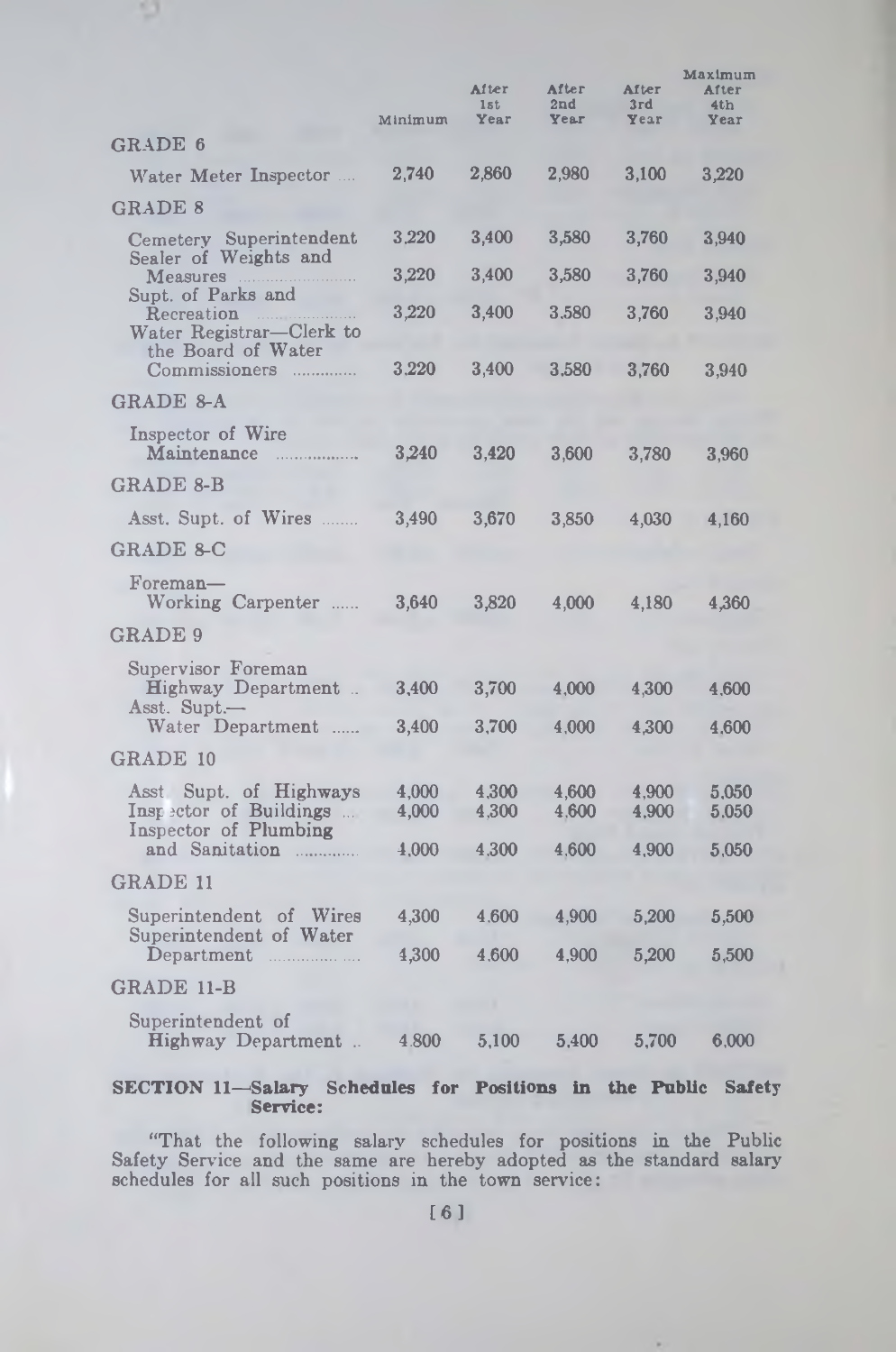|                                         |         |                |                    |                | Maximum        |
|-----------------------------------------|---------|----------------|--------------------|----------------|----------------|
|                                         |         |                | After              | After<br>2nd   | After<br>3rd   |
|                                         |         | Minlmum        | <b>ist</b><br>Теаг | Year           | <b>У</b> еат   |
| <b>GRADE 6-D</b>                        |         |                |                    |                |                |
| Fireman (Private)                       |         | 3,285          | 3,410              | 3,535          | 3.660          |
| Fire Alarm Signal Operator              |         | 3.285          | 3.410              | 3,535          | 3.660          |
| <b>GRADE 6-E</b>                        |         |                |                    |                |                |
| Patrolman                               |         | 3,425          | 3,550              | 3,675          | 3,800          |
| Stenographer-Clerk                      |         |                |                    |                |                |
| (Male-Police)                           |         | 3,425          | 3,550              | 3,675          | 3.800          |
| Wagonman Clerk<br>Chauffeur-Mechanician |         | 3,425<br>3,425 | 3,550<br>3.550     | 3,675<br>3.675 | 3,800<br>3.800 |
|                                         |         |                |                    |                |                |
| <b>GRADE 8-A</b>                        |         |                |                    |                |                |
| Mechanician-Fire Dept.                  |         | 3,420          | 3,600              | 3,780          | 3.960          |
|                                         |         |                |                    |                | Maximum        |
|                                         |         | After          | After              | After          | After          |
|                                         | Minimum | 1st<br>Year    | 2nd<br>Year        | 3rd<br>Year    | 4th<br>Year    |
| <b>GRADE 8</b>                          |         |                |                    |                |                |
| Fire Lieutenant                         | 3,490   | 3,670          | 3.850              | 4,030          | 4.160          |
| <b>GRADE 8-C</b>                        |         |                |                    |                |                |
| Police Sergeants                        | 3,630   | 3,810          | 3,990              | 4,170          | 4.300          |
| GRADE 9                                 |         |                |                    |                |                |
| Captain-Fire Dept.                      | 3,640   | 3,940          | 4.240              | 4.540          | 4,600          |
| <b>GRADE 9-A</b>                        |         |                |                    |                |                |
| Police Lieutenant                       | 3.780   | 4,080          | 4,380              | 4.680          | 4,740          |
| <b>GRADE 10</b>                         |         |                |                    |                |                |
| Deputy Chief                            |         |                |                    |                |                |
| (Fire Dept.)<br>.                       | 4.000   | 4.300          | 4.600              | 4.900          | 5.0j0          |
| Police Captain<br>.                     | 4.000   | 4.300          | 4.600              | 4.900          | 5,050          |
| GRADE 11-A                              |         |                |                    |                |                |
| Chief (Fire Dept.)<br>.                 | 4.750   | 5,050          | 5,350              | 5.650          | 5.800          |
| Police Chief                            | 4.750   | 5.050          | 5,350              | 5.650          | 5.800          |

k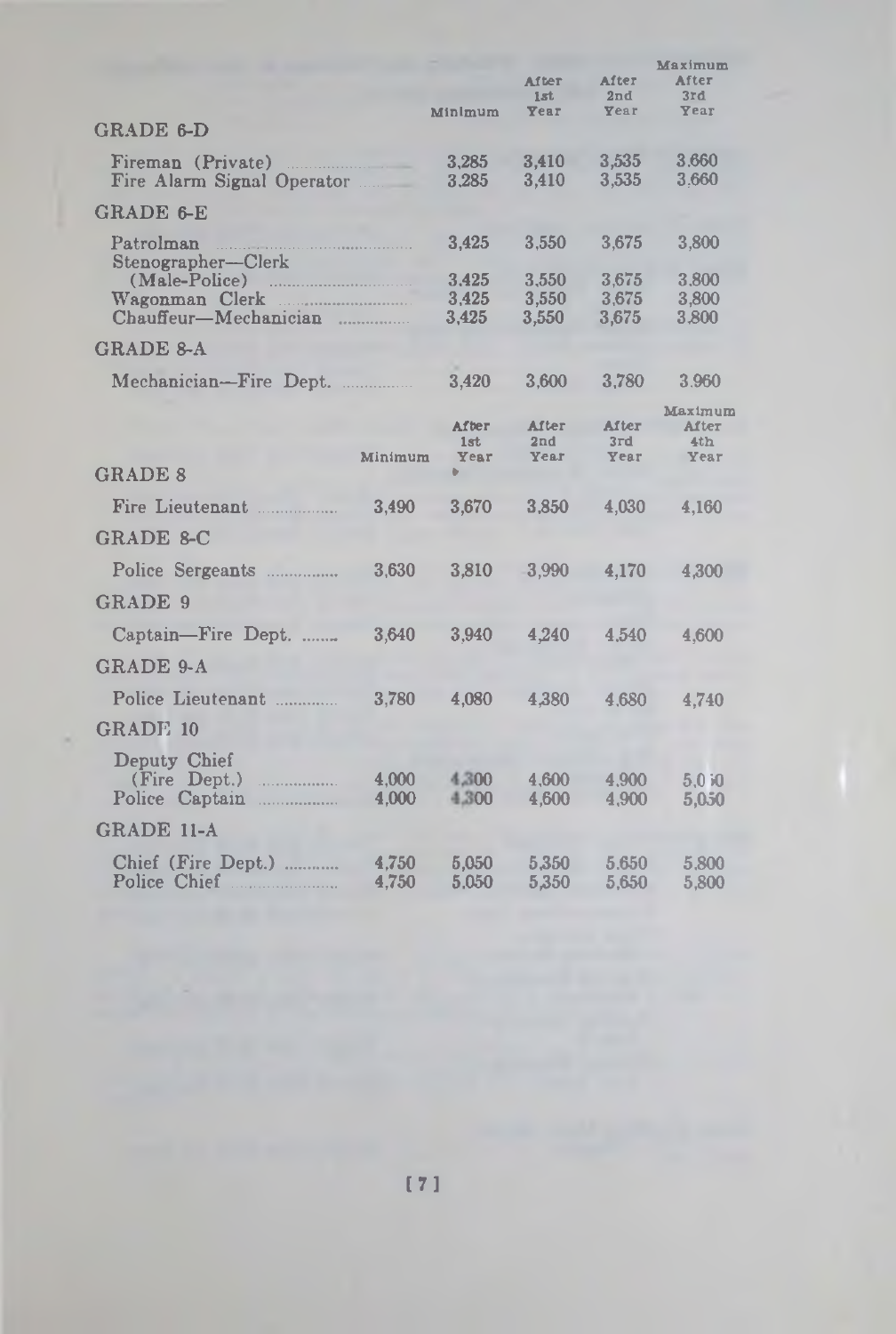# **SECTION 11-A— Salary Schedules for Positions in the Mechanical and Construction Service:**

# HOURLY WAGE SCHEDULES

Ð

| Group A-Laborer (unskilled)                           | Hourly Rate \$1.43 per hour                                |  |  |
|-------------------------------------------------------|------------------------------------------------------------|--|--|
| Group B-Laborer (skilled)<br>Motor Equipment Operator | Hourly Rate \$1.48 per hour                                |  |  |
| Grade 1<br>Motor Equipment Operator                   | Hourly Rate \$1.48 per hour                                |  |  |
|                                                       | Hourly Rate \$1.48 per hour                                |  |  |
| Painter<br>Garage Man                                 | Hourly Rate \$1.48 per hour<br>Hourly Rate \$1.53 per hour |  |  |
|                                                       |                                                            |  |  |
| Group C-Construction Handyman<br>(Park Dept.)         |                                                            |  |  |
| Motor Equipment Operator                              | Hourly Rate \$1.53 per hour                                |  |  |
| Grade 3                                               | Hourly Rate \$1.53 per hour                                |  |  |
| Tree Climber                                          | Hourly Rate \$1.53 per hour                                |  |  |
|                                                       | Hourly Rate \$1.53 per hour                                |  |  |
| Group D-Blacksmith                                    | Hourly Rate \$1.63 per hour                                |  |  |
|                                                       | Hourly Rate \$1.63 per hour                                |  |  |
| Mason                                                 | Hourly Rate \$1.63 per hour                                |  |  |
| Motor Equipment                                       |                                                            |  |  |
| Repairman                                             | Hourly Rate \$1.63 per hour                                |  |  |
| Painter (Skilled)                                     | Hourly Rate \$1.63 per hour                                |  |  |
| Storekeeper                                           | Hourly Rate \$1.63 per hour                                |  |  |
|                                                       | Hourly Rate \$1.63 per hour                                |  |  |
| Water System Maintenance<br>Craftsman                 |                                                            |  |  |
| (Water Dept.)                                         | Hourly Rate \$1.63 per hour                                |  |  |
| Group E-Cement Finisher                               | Hourly Rate \$1.68 per hour                                |  |  |
|                                                       | Hourly Rate \$1.68 per hour                                |  |  |
| Foreman-Highway Dept.                                 | Hourly Rate \$1.68 per hour                                |  |  |
| Foreman-Park Dept.<br>Water Service-                  | Hourly Rate \$1.68 per hour                                |  |  |
| Working Foreman                                       | Hourly Rate \$1.68 per hour                                |  |  |
| Working Foreman-                                      |                                                            |  |  |
| Working Foreman-                                      | Hourly Rate \$1.68 per hour                                |  |  |
| Painter Marian Marian Maria                           | Hourly Rate \$1.68 per hour                                |  |  |
| Working Foreman-<br>Tree Dept.                        | Hourly Rate \$1.68 per hour                                |  |  |
| Group F-Water Meter Repair                            |                                                            |  |  |
|                                                       | Hourly Rate \$1.83 per hour                                |  |  |

**[ 8 ]**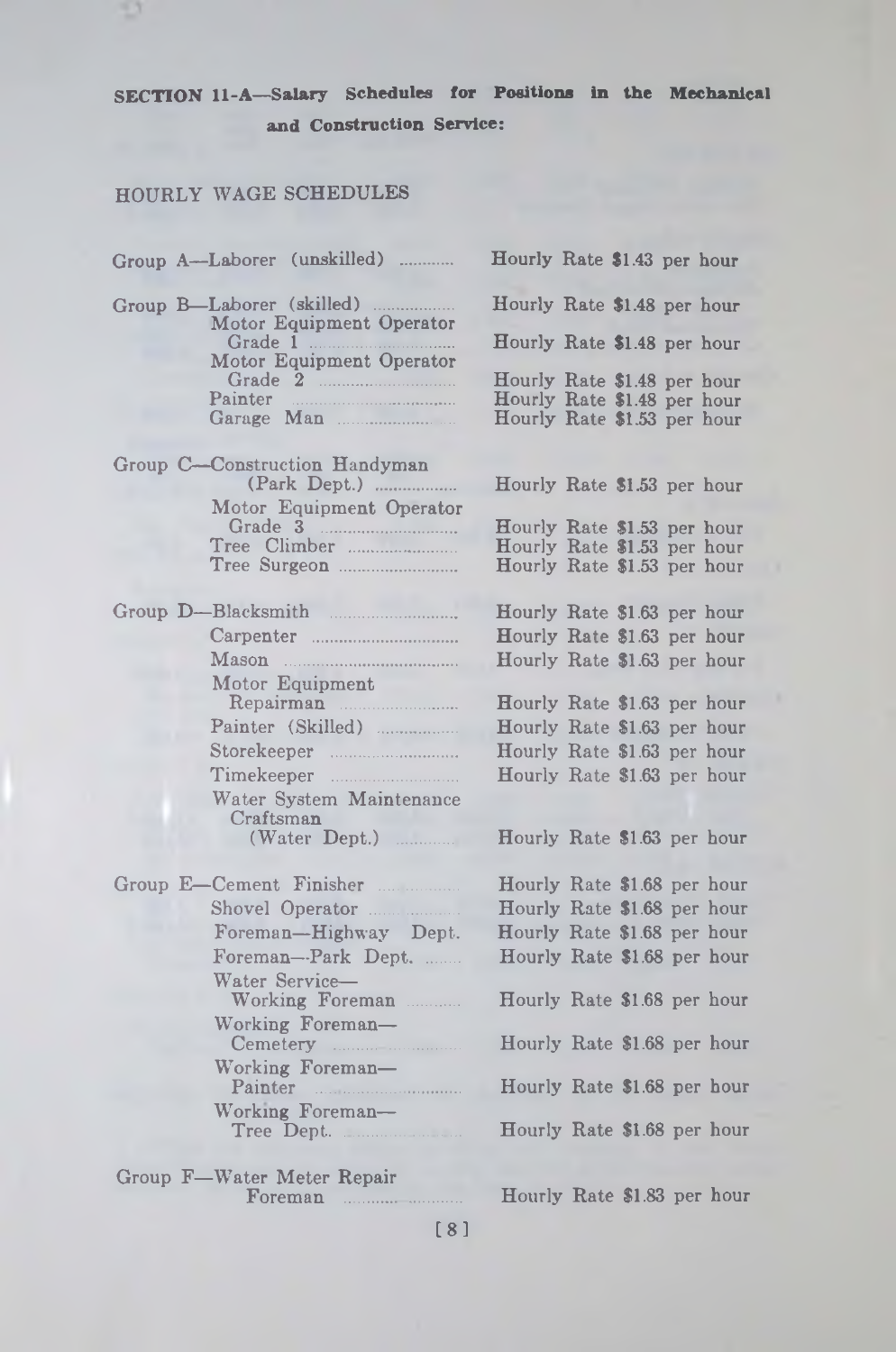**Group G— Motor Equipment Maintenance**

Foreman **Hourly Rate \$1.96 per hour** Water Construction

Foreman ............

**Hourly Rate \$1.96 per hour** 

An employee who has received official title classification or classifications as provided in Chapter X Sections 2, 3, and 11A, shall thereafter receive not less than the hourly rate of pay provided for the highest title classification attained by him.

An employee performing work of a classification or grade higher than his official title classification shall receive the hourly rate of pay provided for such higher classification, or grade, while performing such work.

An employee shall not be reduced in official title classification or grade except after proper hearing duly had. (Voted: Art. 61, April 11, 1955.)

#### SECTION 12—Initial Adjustments to the Compensation Plan.

That in order to bring all salary rates into conformity with those provided in the compensation plan, the following rules of application and adjustment shall be effective in fixing the rates of pay of incumbents of positions at the time any salary range included in the compensation plan or any amendment thereto takes effect:

(a) The rate of pay of an employee receiving less than the minimum of the range prescribed for the class to which his position is allocated shall be increased to the minimum except when the amount under the minimum is less than one increment when paragraph C shall apply.

(b) If the present salary is above the maximum prescribed in the new schedule, the present incumbent shall continue at the present salary and the schedule shall not apply until the position is vacated.

(c) The rate of pay of an employee receiving compensation between any two rates between the minimum and maximum of the range prescribed for the class to which his position is allocated shall be adjusted to an equivalent of one full increment each year within the salary range until he reaches his maximum.

(d) Annual increment shall become effective on the anniversaryday of each year following appointment, or following final adoption of this plan, unless there is filed written objection thereto by the appropriate appointing authority with the Town Auditor on or before the expiration of each said year.

SECTION 13. That if any section, subsection, sentence, clause, ■phrase, or figure of this by-law is for any reason held to be unconstitutional or invalid, such decision and invalidity or voidance shall not affect the validity of the remaining portions of this by-law.

SECTION 14. That this by-law shall take effect and be in force from and after the earliest period allowed by law. ATTEST:

> a/ GEORGE B. WELLMAN. Town Clerk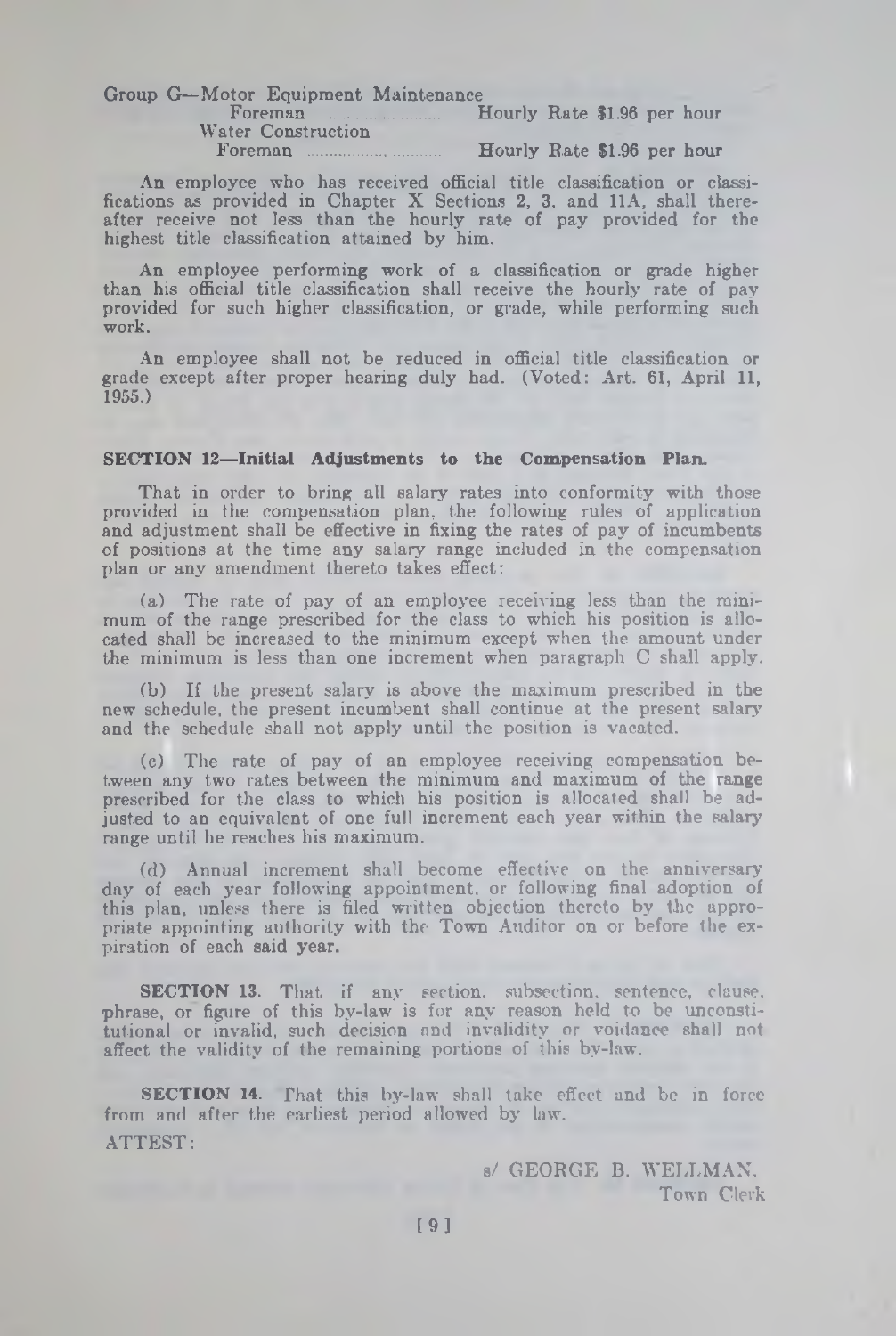The foregoing Chapter 10, Sections 1-14 inclusive was originally adopted at Adjourned Annual Town Meeting, April 13, 1949 and amended from time to time thereafter.

**SECTION 15.** The Moderator shall annually appoint a Committee under this Chapter of the By-Laws to be known as the Advisory Board of Review, composed of ten members, two of whom shall be members of the Board of Selectmen, three of whom shall be members of the Finance Committee, two of whom shall be Town employees, one of whom shall be of those employees classified under Chapter X, section 11-A, and the other three residents of the Town, not Town office holders or Town employees, whose duty it shall be to hold hearings, make investigations and recommendations to the Town Meeting concerning all requested changes of classifications, grades and salary schedules included in Chapter 10 of the Town By-laws. The Moderator shall appoint members to fill vacancies in such Committee whenever vacancies occur. Said Advisory Board of Review shall file its annual report with the Board of Selectmen and the Finance Committee not later than the thirty-first day of December in each year. Upon receipt of such report, the Finance Committee shall, after consideration of the subject matter, make a report to the Town Meeting as a part of its estimates of Town expenditures, together with such recommendations as the Finance Committee deems expedient. (Voted: Art. 40, March 26, 1951; amended Art. 62. April 11. 1955.)

**SECTION 16.** The foregoing salary schedules shall be deemed the standard base salaries for the ordinary number of hours. In addition to said standard base salary, there shall be paid to each employee subject to this Chapter, effective January 1, 1952, Cost of Living Allowance. Said salary schedules shall be considered comparable to the Retail Price Index in Massachusetts, Department of Labor and Industries, Division on the Necessaries of Life, as established as of April, 1949, namely 159.4 per cent and the Cost of Living Allowance shall equal all points in excess of 159.4 computed as hereinafter specified.

Beginning January 1, 1952, the Cost of Living Allowance will be based upon The Retail Price Index for the preceding month, namely, December, 1951. In computing the amount of percentage increase, or decrease in Cost of Living Allowance based upon the said Price Index, fractic as of less than one-half percentage point shall be disregarded. Thereafter on the first day of April, July, October and January, the rate of Cost of Living Allowance shall be re-computed in like manner and the newly recomputed rate shall become effective for the pay period commencing next following the said first day of April, July, October or January.

Cost of Living Allowance shall not apply to overtime services, but shall be paid regardless of earned annual increments.

**SECTION 17.** The Cost of Living Allowance referred to in Section 16 shall be paid also to all officers and employees, whether or not subject to this chapter, including temporary, part-time, military substitute, and all other regularly employed personnel, whether elected or appointed. Said allowances shall not be termed or construed to be a portion of the regular compensation of any officer or employee not of a permanent nature.

SECTION 18. The Cost of Living Allowance referred to in Section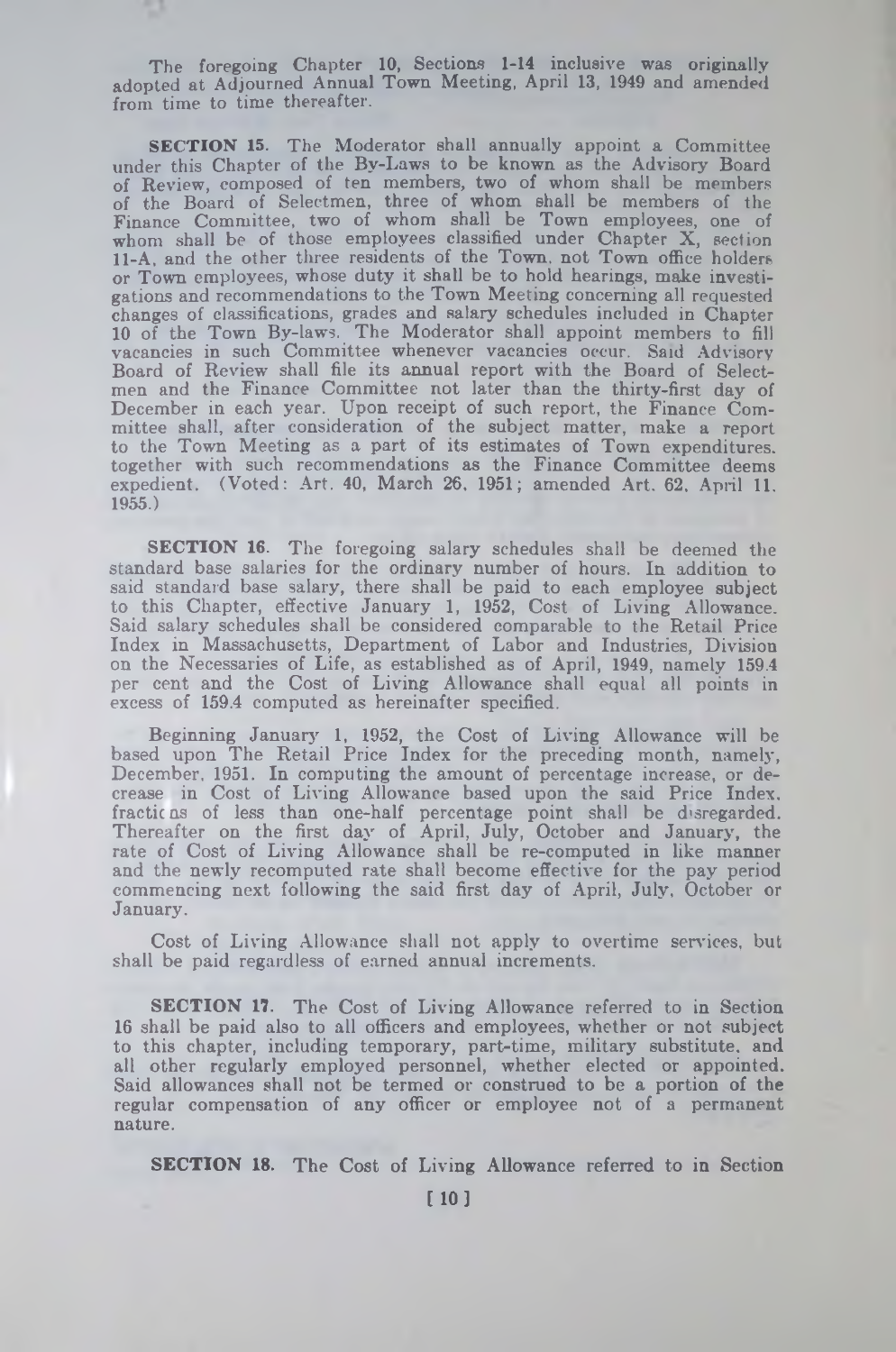16 shall **Dot** be construed in any manner as to increase or reduce the standard base salary schedule.

(Sections 16-17-18 originally voted March 17, 1952 under Article 23)

#### SECTION 19—Subsequent Adjustments to the Compensation Plan.

All employees of the Town who were receiving a salary above the maximum prescribed when Chapter 10 of these By-Laws was adopted and who under the provisions of said Chapter 10, Section 12, Clause (b) continued thereafter to receive a salary in excess of the salary schedules for their respective positions shall receive an increment in salary equal to the increment granted other employees in the same classification by subsequent changes of the salary schedules for such position and the said schedules shall not apply until the position is vacated.

This provision shall be retroactive to January 1, 1952.

(Section 19, voted May 26, 1952 under Article 11.)

ATTEST:

s/ GEORGE B. WELLMAN,

Town Clerk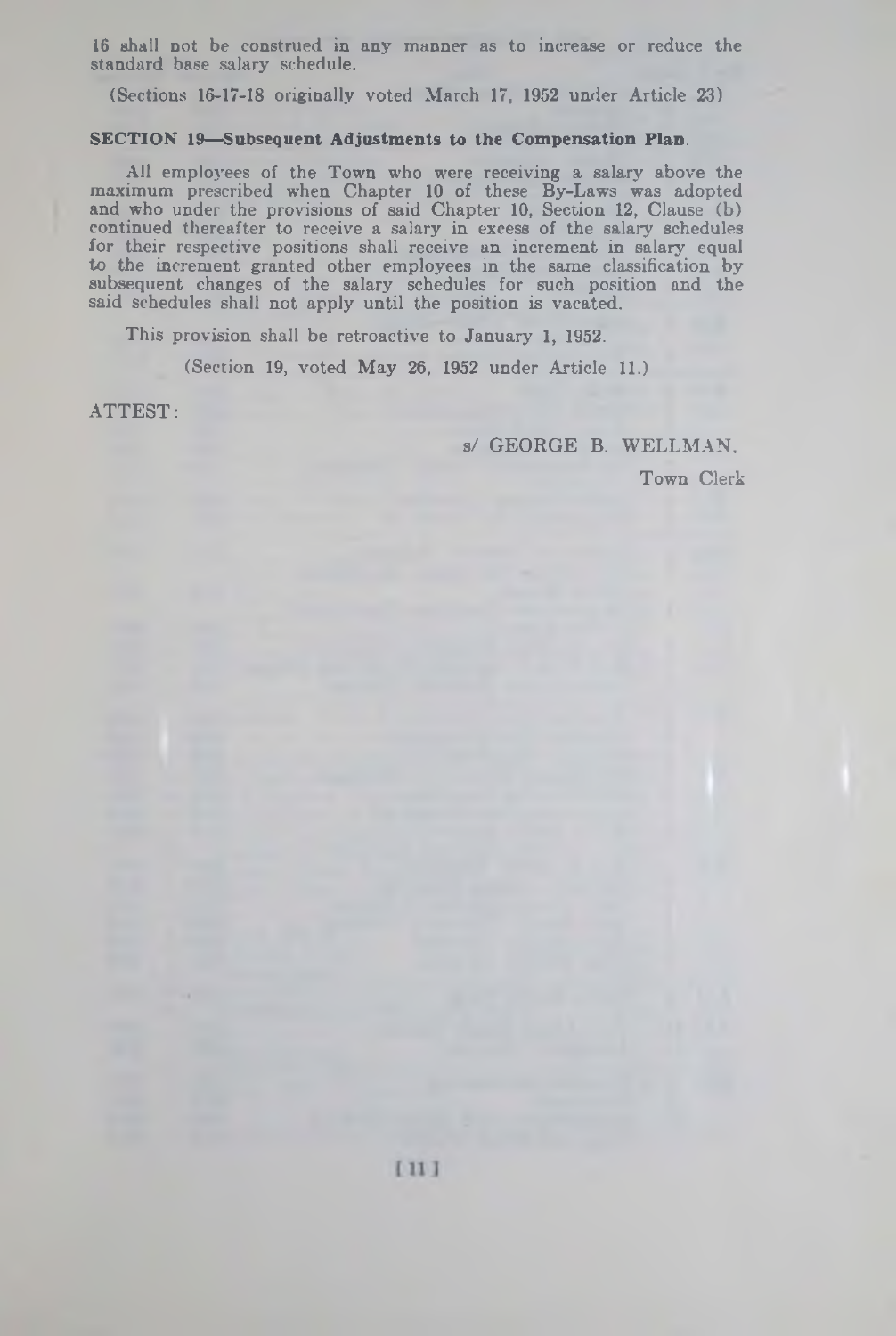|                |                 |                                                |         | <b>Salary</b> |
|----------------|-----------------|------------------------------------------------|---------|---------------|
|                | Grade Section   | Title                                          | Minimum | Maximum       |
| $\overline{2}$ | 6               | Institution House Worker                       | \$1700  | \$2100        |
|                | 6               | <b>Janitress</b>                               | 1700    | 2100          |
|                | 6               | Matron-Infirmary                               | 1700    | 2100          |
| 3              | 7               | Library Assistant                              | 1780    | 2260          |
|                | 9               | Keeper-Infirmary                               | 1780    | 2260          |
| $3 - A$        | $\overline{4}$  | Clerk-Cashier                                  | 2000    | 2360          |
|                | $\overline{4}$  | Junior Clerk                                   | 2000    | 2360          |
|                | 4               | Junior Clerk-Stenographer                      | 2000    | 2360          |
|                | $\overline{4}$  | Junior Clerk-Typist                            | 2000    | 2360          |
|                | 9               | Hygienist                                      | 1880    | 2360          |
| $3 - B$        | 4               | Senior Clerk Typist-Billing                    |         |               |
|                |                 | Machine Operator                               | 2200    | 2460          |
|                | 4               | Transcribing Machine Operator                  | 2200    | 2460          |
| 4              | 4               | Senior Clerk                                   | 2360    | 2720          |
|                | 4               | Senior Clerk-Stenographer                      | 2360    | 2720          |
|                | 4               | Senior Clerk-Typist                            | 2360    | 2720          |
|                | $\overline{4}$  | Telephone Operator                             | 2360    | 2720          |
|                | $\overline{7}$  | Sub-Professional Library Technician            | 2240    | 2720          |
|                |                 |                                                |         |               |
| 5              | $6\phantom{.}6$ | Junior Building Custodian                      | 2620    | 2980          |
|                | 8               | Engineering Aid (Grade 1)                      | 2620    | 2980          |
| $5 - A$        | $\overline{4}$  | Permanent Assistant Registrar                  | 2720    | 3080          |
|                | $\overline{7}$  | 1st Assistant Circulation Department           |         |               |
|                |                 | East Branch                                    | 2720    | 3080          |
|                | 7               | 1st Assistant Circulation Department           |         |               |
|                |                 | Main Library                                   | 2720    | 3080          |
|                | 7               | 1st Assistant Children's Department            | 2720    | 3080          |
|                | 7               | East Branch Assistant (Work with Juniors) 2720 |         | 3080          |
|                | 7               | North Branch Children's Librarian              | 2720    | 3080          |
| 6              | $\overline{4}$  | Principal Clerk                                | 2860    | 3220          |
|                | $\overline{4}$  | Principal Clerk-Stenographer                   | 2860    | 3220          |
|                |                 |                                                |         |               |
|                | 4               | Principal Clerk-Typist                         | 2860    | 3220          |
|                | $\overline{4}$  | Confidential Secretary to Selectmen            | 2860    | 3220          |
|                | 6               | SeniorBuilding Custodian                       | 2860    | 3220          |
|                | 8               | Engineering Aid (Grade 2)                      | 2740    | 3220          |
|                | 10              | Water Meter Inspector                          | 2740    | 3220          |
| $6 - B$        | $\overline{7}$  | Young Adults' Librarian                        | 2820    | 3300          |
|                | $\overline{7}$  | Assistant Catalog Librarian                    | 2820    | 3300          |
|                | $\overline{7}$  | East Branch Assistant Librarian                | 2820    | 3300          |
|                | $\overline{7}$  | East Branch Children's Librarian               | 2820    | $3300\,$      |
|                | $\overline{7}$  | North Branch Librarian                         | 2820    | 3300          |
|                | $\overline{7}$  | West Branch Librarian                          | 2820    | 3300          |
|                |                 |                                                |         |               |
| $6-C$          | 9               | Public Health Nurse                            | 2980    | 3460          |
| $6-D$          | 11              | Fire Alarm Signal Operator                     | 3285    | 3660          |
|                | 11              | Firefighter (Private)                          | 3285    | 3660          |
| 6-E            | 11              | Chauffeur-Mechanician                          | 3425    | 3800          |
|                | 11              | Patrolman                                      | 3425    | 3800          |
|                | 11              | Stenographer-Clerk (Male) (Police)             | 3425    | 3800          |
|                |                 |                                                |         |               |
|                | 11              | Wagonman-Clerk (Police)                        | 3425    | 3800          |

## **JOB CLASSIFICATIONS BY GRADE**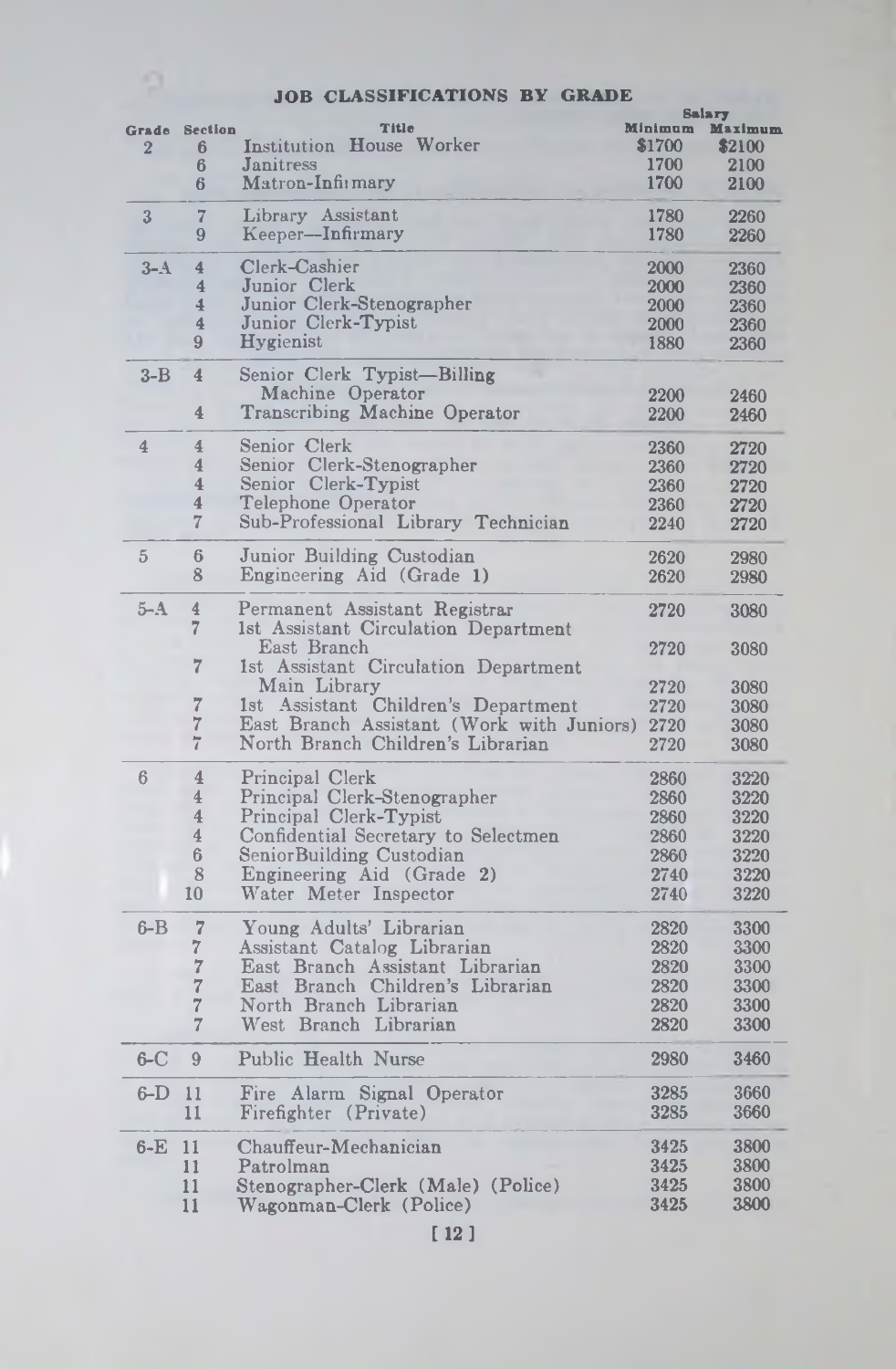|                |                           |                                          | <b>Salary</b> |         |
|----------------|---------------------------|------------------------------------------|---------------|---------|
|                | Grad <sup>®</sup> Section | <b>Tille</b>                             | Minimum       | Maximum |
|                |                           |                                          |               |         |
| $\overline{7}$ | 7                         | Catalog Librarian                        | 2880          | 3600    |
|                | $\overline{7}$            | Circulation Librarian                    | 2880          | 3600    |
|                | $\overline{7}$            | East Branch Librarian                    | 2880          | 3600    |
|                | 7                         | Reference Librarian                      | 2880          | 3600    |
|                | 7                         | Supervisor, Work with Children (Library) | 2880          | 3600    |
|                | 9                         | Social Worker                            | 2880          | 3600    |
| 8              | $\overline{5}$            | Forestry Foreman                         | 3220          | 3940    |
|                | 10                        | Cemetery Superintendent                  | 3220          | 3940    |
|                | 10                        | Superintendent of Parks & Recreation     | 3220          | 3940    |
|                | 10                        | Sealer of Weights and Measures           | 3220          | 3940    |
|                | 10                        | Water Registrar, Clerk to Board of       |               |         |
|                |                           | Water Commissioners                      | 3220          | 3940    |
|                | 11                        | Fire Lieutenant                          | 3490          | 4160    |
|                |                           |                                          |               |         |
| $8 - A$ 10     |                           | Inspector of Wire Maintenance            | 3240          | 3960    |
|                | 11                        | Mechanician (Fire Department)            | 3420          | 3960    |
| $8 - B$        | 10                        | Asst. Superintendent Poles & Wires       | 3490          | 4160    |
| 8-C            | 10                        | Foreman, Working Carpenter               | 3640          | 4360    |
|                | 11                        | Police Sergeant                          | 3630          | 4300    |
|                |                           |                                          |               |         |
| 9              | 7                         | Assistant Librarian                      | 3400          | 4600    |
|                | 8                         | Junior Civil Engineer (Grade 3)          | 3400          | 4600    |
|                | 9                         | Health Inspector                         | 3400          | 4600    |
|                | $\boldsymbol{9}$          | Principal Social Work Supervisor         | 3400          | 4600    |
|                | 10                        | Asst. Superintendent Water Department    | 3400          | 4600    |
|                | 10                        | Supervisor Foreman (Highway Department)  | 3400          | 4600    |
|                | 11                        | Captain (Fire Department)                | 3640          | 4600    |
|                |                           |                                          |               |         |
| $9 - A$        | 11                        | Lieutenant (Police Department)           | 3780          | 4740    |
| 10             | 10                        | Assistant Superintendent of Highway      | 4000          | 5050    |
|                | $\overline{4}$            | Purchasing Agent                         | 4000          | 5050    |
|                | 8                         | Civil Engineer (Grade 4)                 | 4000          | 5050    |
|                | 9                         | Commissioner of Veterans' Service        | 4000          | \$050   |
|                | 10                        | Inspector of Buildings                   | 4000          | 5050    |
|                | 10                        | Inspector of Plumbing and Sanitation     | 4000          | 5050    |
|                | 11                        | Captain (Police Department)              | 4000          | 5050    |
|                | 11                        | Deputy Chief (Fire Department)           | 4000          | 5050    |
|                |                           |                                          |               |         |
| 11             | 9                         | Health Officer                           | 4300          | 5500    |
|                | $\overline{7}$            | Librarian (Chief)                        | 4300          | 5500    |
|                | 9                         | Welfare Agent                            | 4300          | 5500    |
|                | 10                        | Superintendent of Poles and Wires        | 4300          | 5500    |
|                | 10                        | Superintendent of Water Department       | 4300          | 5500    |
| $11-A$         | 8                         | Town Engineer                            | 4750          | 5800    |
|                | 11                        | Chief, Fire Department.                  | 4750          | 5800    |
|                | 11                        | Chief, Police Department                 | 4750          | 5800    |
| $11 - B$ 10    |                           |                                          |               |         |
|                |                           | Superintendent of Highway Department     | 4800          | 6000    |